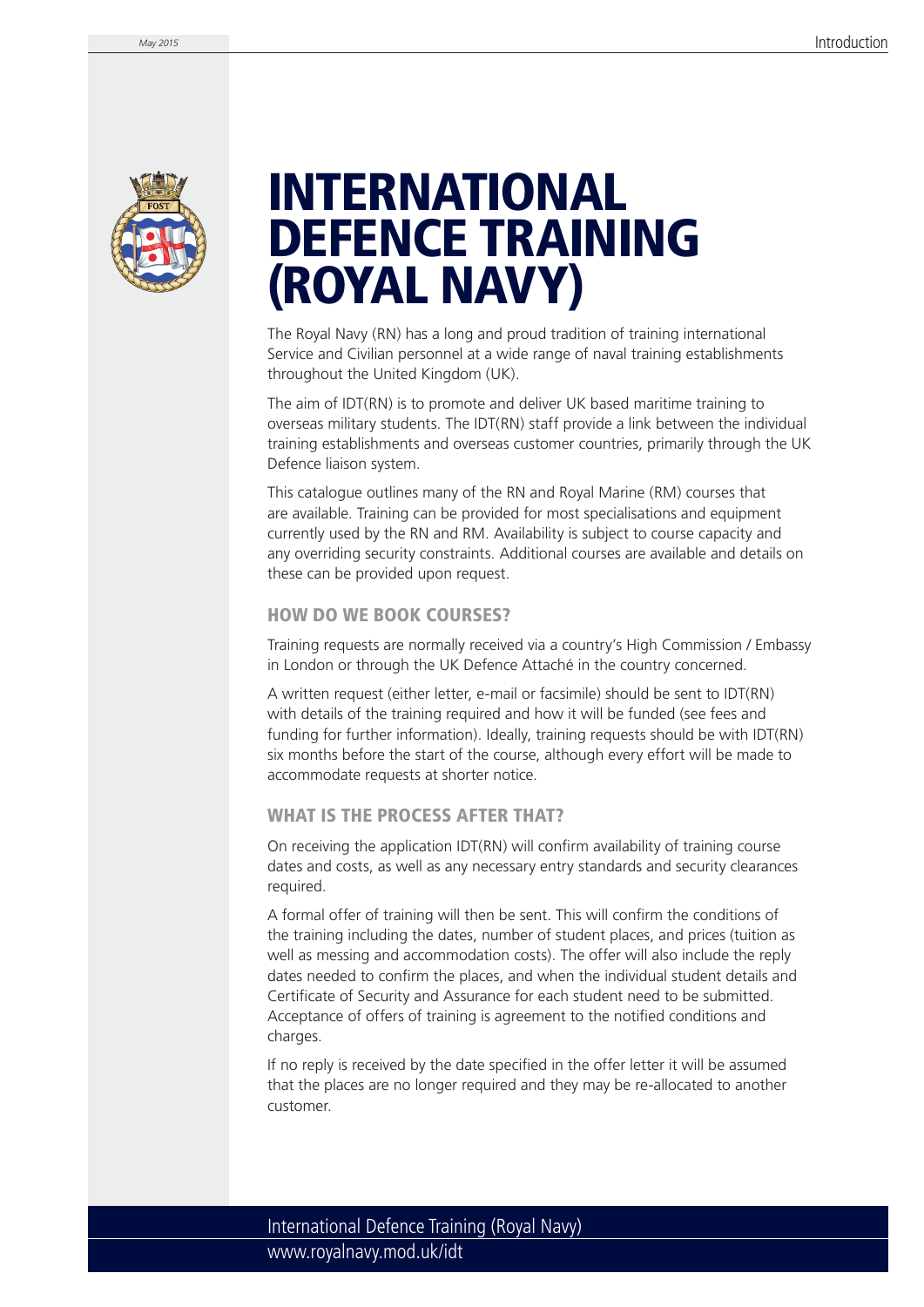

### **ENGLISH LANGUAGE**

Courses are conducted in English, and all students will need to confirm their International English Language Test Score (IELTS) before their nomination is accepted. On most of the course pages in this catalogue the expected IELTS level is listed. For other courses, IDT(RN) will be able to advise of the expected standard. The IELTS test is available at British Councils in most capital cities around the world.

English language training can also be arranged by IDT (RN) at Britannia Royal Naval College (BRNC) Dartmouth. Other language schools are available but students who choose to attend commercial schools will be expected to make their own arrangements.

Key IELTS Scores are:

**7 (Good User)** – has operational command of the language, though with occasional inaccuracies, inappropriacies and misunderstandings in some situations. Generally handles complex language well and understands detailed reasoning.

**6 (Competent User)** – has generally effective command of the language despite some inaccuracies, inappropriacies and misunderstandings. Can use and understand fairly complex language, particularly in familiar situations.

**5 (Modest User)** – has partial command of the language, coping with overall meaning on most situations, though is likely to make many mistakes. Should be able to handle basic communication in own field.

#### **PERFORMANCE ON COURSE**

The continuous monitoring of students throughout training enables instructors to identify those who are having problems meeting course standards. The sponsor, and where appropriate the London-based Defence Attaché for the country, will be informed in instances where the student is failing to progress or problems are occurring that could lead to their withdrawal from training.

### **STUDENT ACCOMMODATION**

The majority of RN Establishments allow international students to be accommodated in service accommodation alongside their UK counterparts at the appropriate level according to rank. This allows the wider professional and social interaction and is considered an important and mutually beneficial part of the training. IDT (RN) will arrange RN accommodation and advise on charges. Students who choose to live in private accommodation will be expected to make their own arrangements, including booking and payment.